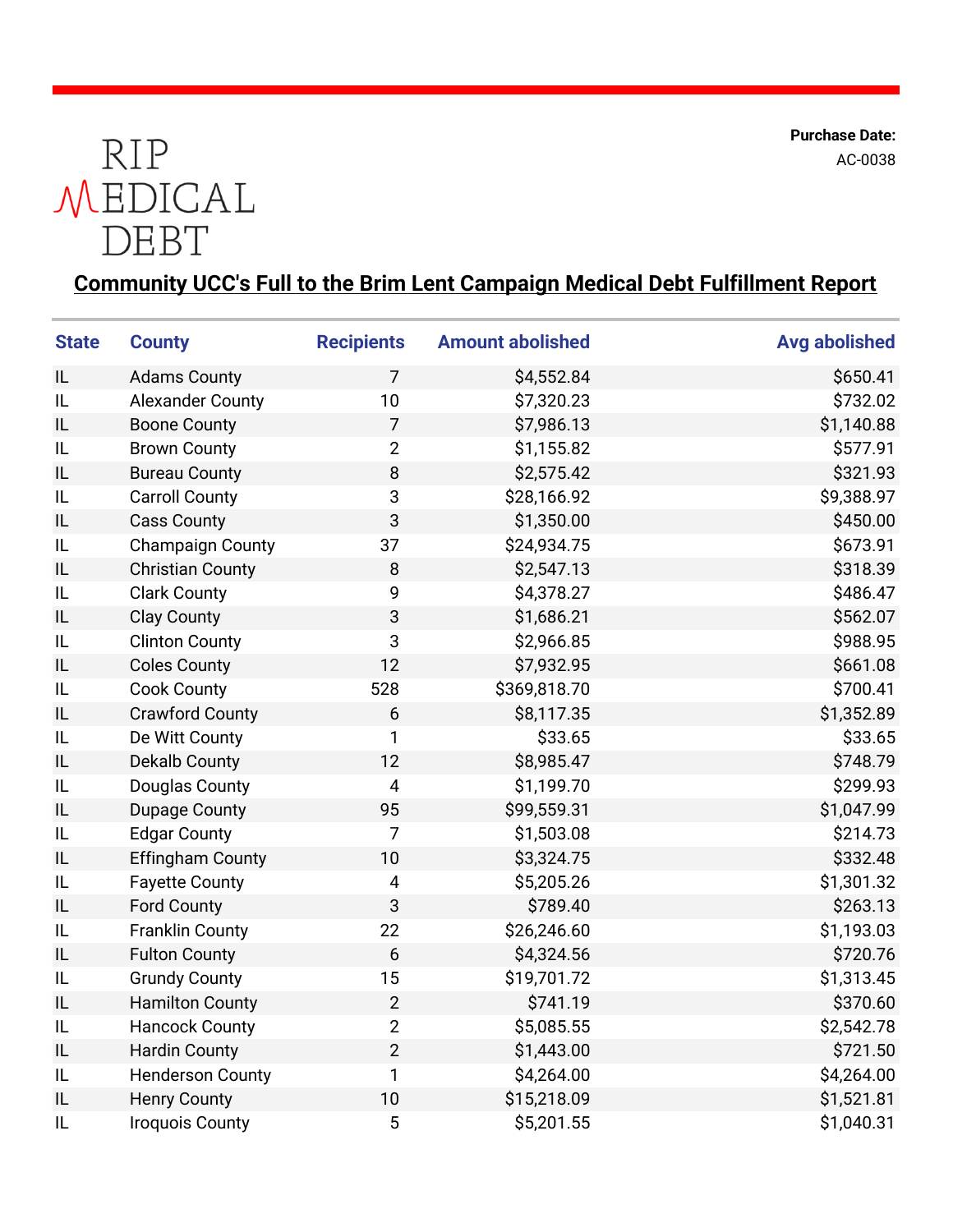| <b>State</b> | <b>County</b>             | <b>Recipients</b>         | <b>Amount abolished</b> | <b>Avg abolished</b> |
|--------------|---------------------------|---------------------------|-------------------------|----------------------|
| IL           | Jackson County            | 28                        | \$28,657.13             | \$1,023.47           |
| IL           | Jasper County             | 1                         | \$80.00                 | \$80.00              |
| IL           | Jefferson County          | 55                        | \$41,547.74             | \$755.41             |
| IL           | Jersey County             | $\overline{2}$            | \$489.00                | \$244.50             |
| IL           | Jo Daviess County         | $\overline{2}$            | \$3,554.00              | \$1,777.00           |
| IL           | Johnson County            | 8                         | \$4,507.80              | \$563.48             |
| IL           | Kane County               | 79                        | \$70,870.49             | \$897.09             |
| IL           | Kankakee County           | 32                        | \$36,865.85             | \$1,152.06           |
| IL           | <b>Kendall County</b>     | 16                        | \$9,510.56              | \$594.41             |
| IL           | <b>Knox County</b>        | $\overline{a}$            | \$5,819.50              | \$1,454.88           |
| IL           | Lake County               | 330                       | \$155,395.20            | \$470.89             |
| IL           | <b>LaSalle County</b>     | 38                        | \$37,247.36             | \$980.19             |
| IL           | <b>Lawrence County</b>    | 5                         | \$25,386.73             | \$5,077.35           |
| IL           | Lee County                | 4                         | \$2,726.69              | \$681.67             |
| IL           | <b>Livingston County</b>  | 5                         | \$8,651.90              | \$1,730.38           |
| IL           | <b>Logan County</b>       | 13                        | \$8,425.54              | \$648.12             |
| IL           | <b>Macon County</b>       | 226                       | \$46,857.72             | \$207.34             |
| IL           | <b>Macoupin County</b>    | $\,8\,$                   | \$7,503.51              | \$937.94             |
| IL           | <b>Madison County</b>     | 79                        | \$42,317.66             | \$535.67             |
| IL           | <b>Marion County</b>      | $\boldsymbol{9}$          | \$12,354.57             | \$1,372.73           |
| IL           | <b>Marshall County</b>    | $\ensuremath{\mathsf{3}}$ | \$2,490.24              | \$830.08             |
| IL           | <b>Mason County</b>       | $\ensuremath{\mathsf{3}}$ | \$2,239.64              | \$746.55             |
| IL           | Massac County             | 42                        | \$13,657.85             | \$325.19             |
| IL           | McDonough County          | $\mathbf 1$               | \$42.71                 | \$42.71              |
| IL           | <b>McHenry County</b>     | 51                        | \$100,140.94            | \$1,963.55           |
| IL           | <b>Mclean County</b>      | 20                        | \$41,331.21             | \$2,066.56           |
| IL           | <b>Menard County</b>      | $\ensuremath{\mathsf{3}}$ | \$720.70                | \$240.23             |
| IL           | <b>Mercer County</b>      | $\ensuremath{\mathsf{3}}$ | \$1,651.36              | \$550.45             |
| IL           | <b>Monroe County</b>      | 3                         | \$1,785.00              | \$595.00             |
| IL           | <b>Montgomery County</b>  | $\,6$                     | \$4,047.47              | \$674.58             |
| IL           | Morgan County             | 9                         | \$8,431.40              | \$936.82             |
| IL           | <b>Moultrie County</b>    | $\bf 8$                   | \$1,574.85              | \$196.86             |
| IL           | Ogle County               | 6                         | \$2,015.37              | \$335.90             |
| IL           | Peoria County             | 50                        | \$51,283.98             | \$1,025.68           |
| IL           | Perry County              | $\bf 8$                   | \$6,156.80              | \$769.60             |
| IL           | <b>Piatt County</b>       | $\sqrt{5}$                | \$853.41                | \$170.68             |
| IL           | Pope County               | $\sqrt{3}$                | \$957.23                | \$319.08             |
| IL           | <b>Pulaski County</b>     | 11                        | \$2,962.49              | \$269.32             |
| IL           | <b>Putnam County</b>      | 1                         | \$773.00                | \$773.00             |
| IL           | Randolph County           | $\,8\,$                   | \$4,330.30              | \$541.29             |
| IL           | <b>Richland County</b>    | 3                         | \$1,370.36              | \$456.79             |
| IL           | <b>Rock Island County</b> | 34                        | \$39,635.75             | \$1,165.76           |
| IL           | <b>Saline County</b>      | 10                        | \$5,708.54              | \$570.85             |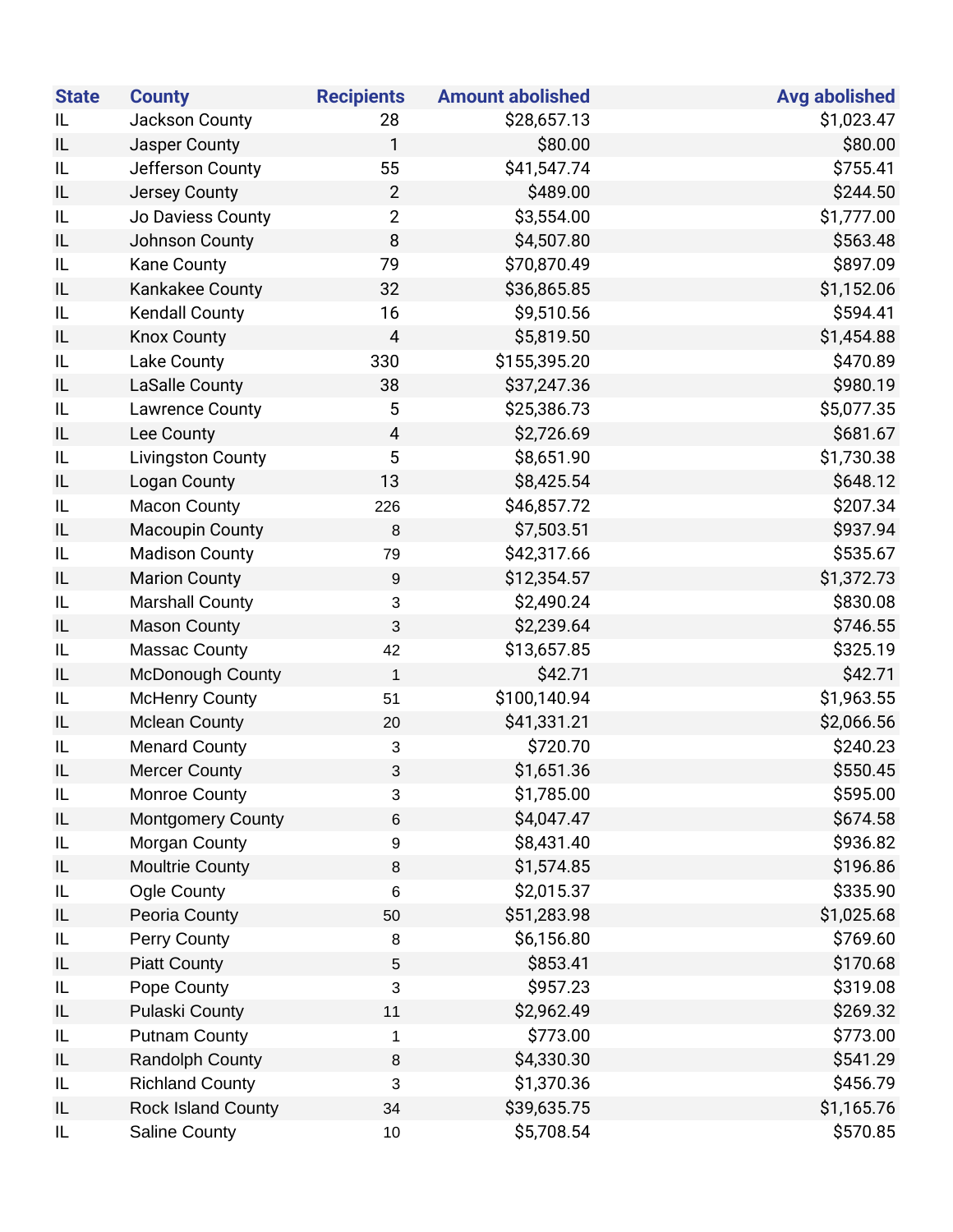| <b>State</b> | <b>County</b>             | <b>Recipients</b>         | <b>Amount abolished</b> | <b>Avg abolished</b> |
|--------------|---------------------------|---------------------------|-------------------------|----------------------|
| IL           | Sangamon County           | 64                        | \$74,375.08             | \$1,162.11           |
| IL           | <b>Schuyler County</b>    | $\overline{2}$            | \$110.98                | \$55.49              |
| IL           | <b>Shelby County</b>      | 10                        | \$12,082.82             | \$1,208.28           |
| IL           | St. Clair County          | 91                        | \$98,182.22             | \$1,078.93           |
| IL           | <b>Stephenson County</b>  | $\boldsymbol{9}$          | \$7,576.25              | \$841.81             |
| IL           | <b>Tazewell County</b>    | 25                        | \$34,881.42             | \$1,395.26           |
| IL           | <b>Union County</b>       | 12                        | \$13,351.10             | \$1,112.59           |
| IL           | <b>Vermilion County</b>   | 32                        | \$50,273.12             | \$1,571.04           |
| IL           | <b>Wabash County</b>      | $\sqrt{3}$                | \$3,569.00              | \$1,189.67           |
| IL           | <b>Warren County</b>      | $\boldsymbol{2}$          | \$634.00                | \$317.00             |
| IL           | <b>Wayne County</b>       | 5                         | \$7,353.90              | \$1,470.78           |
| IL           | <b>Whiteside County</b>   | 10                        | \$7,679.90              | \$767.99             |
| IL           | <b>Will County</b>        | 92                        | \$86,979.41             | \$945.43             |
| IL           | <b>Williamson County</b>  | 30                        | \$52,510.21             | \$1,750.34           |
| IL           | Winnebago County          | 78                        | \$191,749.40            | \$2,458.33           |
| IL           | <b>Woodford County</b>    | $\sqrt{3}$                | \$1,572.00              | \$524.00             |
| IN           | <b>Allen County</b>       | 48                        | \$39,474.23             | \$822.38             |
| IN           | <b>Bartholomew County</b> | $\sqrt{2}$                | \$1,918.04              | \$959.02             |
| IN           | <b>Blackford County</b>   | $\boldsymbol{2}$          | \$1,400.00              | \$700.00             |
| IN           | <b>Boone County</b>       | $\overline{\mathbf{4}}$   | \$5,386.00              | \$1,346.50           |
| IN           | <b>Brown County</b>       | $\overline{2}$            | \$1,637.00              | \$818.50             |
| IN           | <b>Cass County</b>        | $\boldsymbol{7}$          | \$6,092.00              | \$870.29             |
| IN           | <b>Clark County</b>       | 12                        | \$8,760.85              | \$730.07             |
| IN           | <b>Clay County</b>        | 13                        | \$8,481.99              | \$652.46             |
| IN           | <b>Clinton County</b>     | $\boldsymbol{2}$          | \$1,497.00              | \$748.50             |
| IN           | <b>Crawford County</b>    | $\sqrt{2}$                | \$565.27                | \$282.64             |
| IN           | Daviess County            | $\mathbf{1}$              | \$3,604.00              | \$3,604.00           |
| IN           | <b>Dearborn County</b>    | $\ensuremath{\mathsf{3}}$ | \$3,108.00              | \$1,036.00           |
| IN           | <b>Decatur County</b>     | $\overline{2}$            | \$1,012.00              | \$506.00             |
| IN           | <b>Dekalb County</b>      | 10                        | \$10,503.72             | \$1,050.37           |
| IN           | <b>Delaware County</b>    | 11                        | \$10,036.00             | \$912.36             |
| IN           | <b>Dubois County</b>      | $\mathbf 1$               | \$257.00                | \$257.00             |
| IN           | <b>Elkhart County</b>     | 122                       | \$97,355.84             | \$798.00             |
| IN           | <b>Fayette County</b>     | $\mathbf 1$               | \$437.00                | \$437.00             |
| IN           | <b>Floyd County</b>       | $\boldsymbol{2}$          | \$1,017.00              | \$508.50             |
| IN           | <b>Fountain County</b>    | $\boldsymbol{2}$          | \$118.12                | \$59.06              |
| IN           | <b>Fulton County</b>      | $\ensuremath{\mathsf{3}}$ | \$1,279.00              | \$426.33             |
| IN           | <b>Gibson County</b>      | $\ensuremath{\mathsf{3}}$ | \$3,889.00              | \$1,296.33           |
| IN           | <b>Grant County</b>       | $\bf 8$                   | \$5,609.28              | \$701.16             |
| IN           | <b>Greene County</b>      | 5                         | \$2,323.70              | \$464.74             |
| IN           | <b>Hamilton County</b>    | 18                        | \$11,587.55             | \$643.75             |
| IN           | <b>Hancock County</b>     | $\ensuremath{\mathsf{3}}$ | \$1,888.00              | \$629.33             |
| IN           | <b>Harrison County</b>    | $\overline{2}$            | \$819.00                | \$409.50             |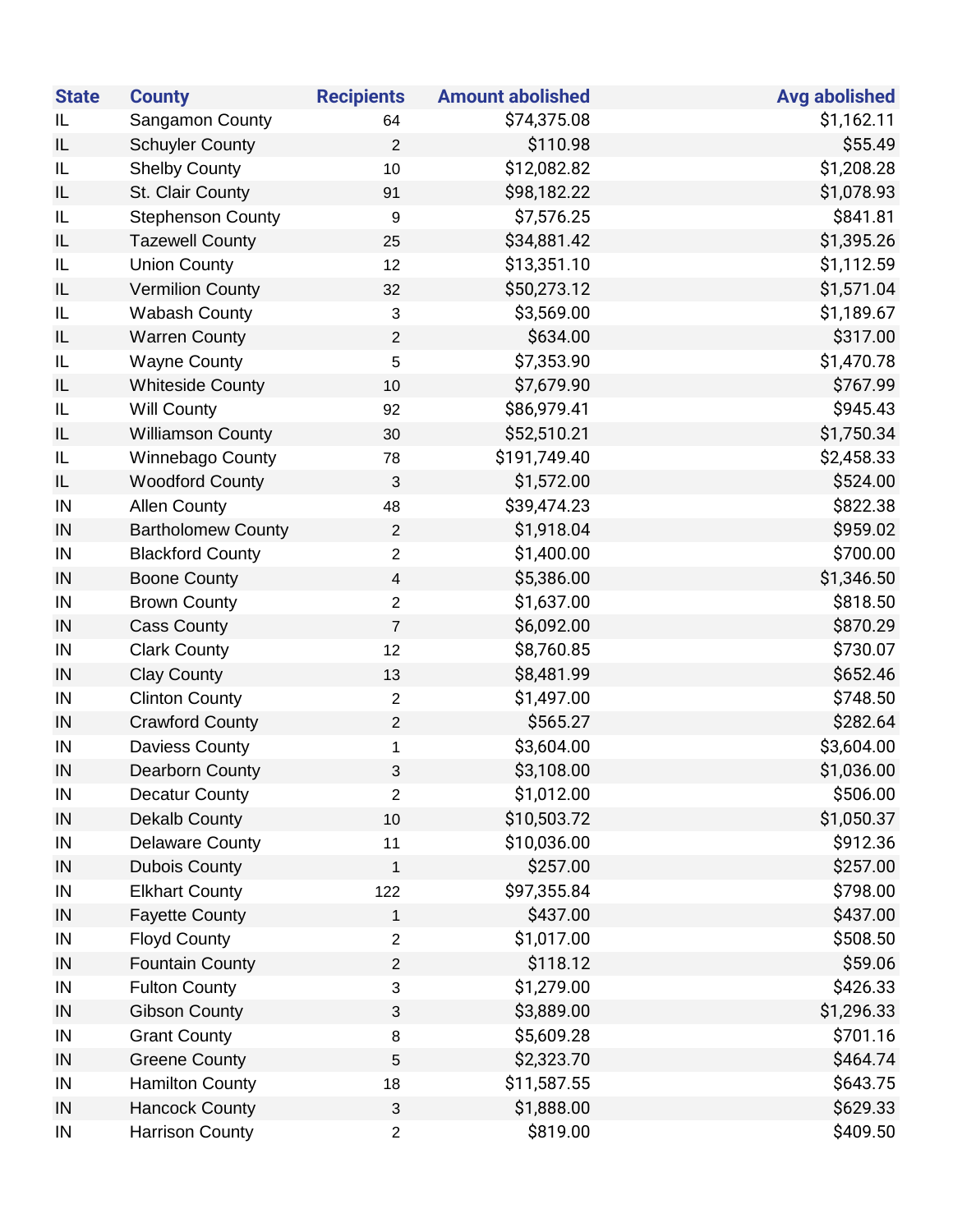| <b>State</b> | <b>County</b>            | <b>Recipients</b>         | <b>Amount abolished</b> | <b>Avg abolished</b> |
|--------------|--------------------------|---------------------------|-------------------------|----------------------|
| IN           | <b>Hendricks County</b>  | 6                         | \$5,222.40              | \$870.40             |
| IN           | <b>Henry County</b>      | 5                         | \$4,149.80              | \$829.96             |
| IN           | <b>Howard County</b>     | 8                         | \$2,796.55              | \$349.57             |
| IN           | <b>Huntington County</b> | $\overline{\mathbf{4}}$   | \$2,702.00              | \$675.50             |
| IN           | Jackson County           | 2                         | \$1,210.00              | \$605.00             |
| IN           | Jasper County            | $\,6$                     | \$2,728.88              | \$454.81             |
| IN           | Jefferson County         | 4                         | \$2,974.00              | \$743.50             |
| IN           | Jennings County          | $\mathbf{1}$              | \$2,132.00              | \$2,132.00           |
| IN           | Johnson County           | $\,6$                     | \$2,708.00              | \$451.33             |
| IN           | <b>Knox County</b>       | $\sqrt{5}$                | \$4,404.92              | \$880.98             |
| IN           | Kosciusko County         | 17                        | \$9,978.84              | \$586.99             |
| IN           | La Porte County          | $\mathbf{1}$              | \$74.16                 | \$74.16              |
| IN           | LaGrange County          | 74                        | \$64,964.57             | \$877.90             |
| IN           | Lake County              | 88                        | \$81,362.36             | \$924.57             |
| IN           | LaPorte County           | 24                        | \$14,875.18             | \$619.80             |
| IN           | Lawrence County          | 10                        | \$4,471.91              | \$447.19             |
| IN           | <b>Madison County</b>    | 15                        | \$13,250.00             | \$883.33             |
| IN           | <b>Marion County</b>     | 104                       | \$91,944.23             | \$884.08             |
| IN           | <b>Marshall County</b>   | 4                         | \$4,936.47              | \$1,234.12           |
| IN           | <b>Martin County</b>     | $\mathbf{1}$              | \$809.00                | \$809.00             |
| IN           | Miami County             | $\overline{7}$            | \$5,102.00              | \$728.86             |
| IN           | Monroe County            | 11                        | \$9,130.53              | \$830.05             |
| IN           | <b>Montgomery County</b> | $\ensuremath{\mathsf{3}}$ | \$3,451.00              | \$1,150.33           |
| IN           | Morgan County            | $\sqrt{3}$                | \$2,247.06              | \$749.02             |
| IN           | <b>Noble County</b>      | 15                        | \$14,506.00             | \$967.07             |
| IN           | <b>Ohio County</b>       | $\mathbf{1}$              | \$285.00                | \$285.00             |
| IN           | <b>Orange County</b>     | $\overline{c}$            | \$1,252.00              | \$626.00             |
| IN           | Owen County              | 5                         | \$1,439.51              | \$287.90             |
| IN           | <b>Parke County</b>      | 14                        | \$9,106.39              | \$650.46             |
| IN           | Perry County             | $\mathbf{1}$              | \$5,627.00              | \$5,627.00           |
| IN           | <b>Porter County</b>     | 12                        | \$13,425.99             | \$1,118.83           |
| IN           | <b>Posey County</b>      | $\mathbf{1}$              | \$416.00                | \$416.00             |
| IN           | <b>Putnam County</b>     | $\,6$                     | \$15,103.27             | \$2,517.21           |
| IN           | Randolph County          | $\mathbf{1}$              | \$226.78                | \$226.78             |
| IN           | <b>Ripley County</b>     | $\overline{2}$            | \$1,612.00              | \$806.00             |
| IN           | <b>Scott County</b>      | $\overline{4}$            | \$1,357.00              | \$339.25             |
| IN           | <b>Shelby County</b>     | $\mathbf{3}$              | \$4,584.00              | \$1,528.00           |
| IN           | <b>Spencer County</b>    | $\overline{2}$            | \$1,394.00              | \$697.00             |
| IN           | St. Joseph County        | 43                        | \$38,403.09             | \$893.10             |
| IN           | <b>Starke County</b>     | 10                        | \$5,193.40              | \$519.34             |
| IN           | <b>Steuben County</b>    | 12                        | \$17,008.03             | \$1,417.34           |
| IN           | <b>Sullivan County</b>   | $\,8\,$                   | \$2,626.03              | \$328.25             |
| IN           | <b>Tippecanoe County</b> | 18                        | \$11,988.00             | \$666.00             |